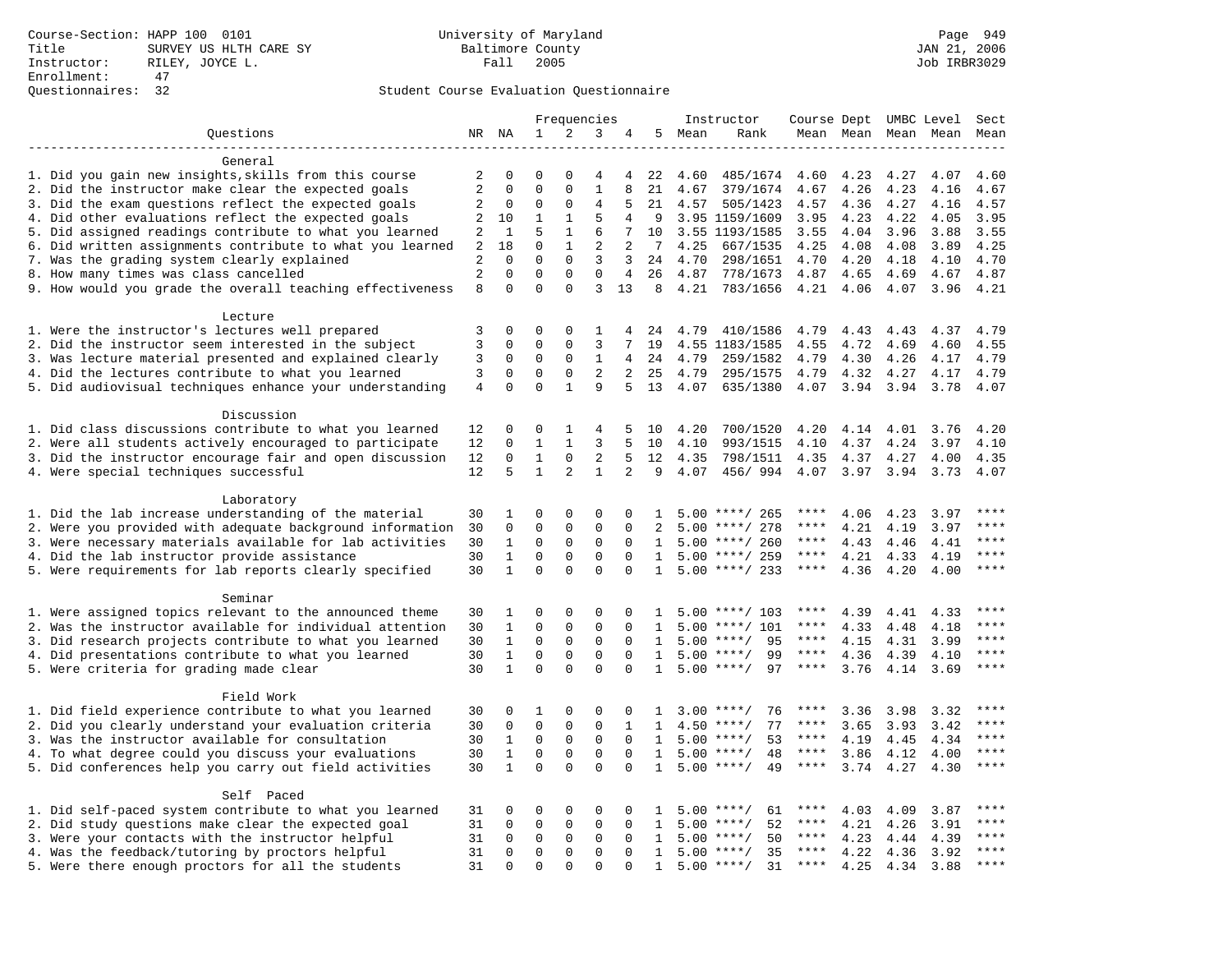| Course-Section: HAPP 100 0101   | University of Maryland                  | Page 949     |
|---------------------------------|-----------------------------------------|--------------|
| Title<br>SURVEY US HLTH CARE SY | Baltimore County                        | JAN 21, 2006 |
| Instructor:<br>RILEY, JOYCE L.  | 2005<br>Fall                            | Job IRBR3029 |
| Enrollment:                     |                                         |              |
| Ouestionnaires: 32              | Student Course Evaluation Ouestionnaire |              |

| Credits Earned |             | Cum. GPA      |               |   | Expected Grades | Reasons             |    | Type                        | Majors |                                   |  |
|----------------|-------------|---------------|---------------|---|-----------------|---------------------|----|-----------------------------|--------|-----------------------------------|--|
| $00 - 27$      |             | $0.00 - 0.99$ |               | Α | 15              | Required for Majors |    | Graduate                    | 0      | Major                             |  |
| $28 - 55$      |             | $1.00 - 1.99$ |               | В |                 |                     |    |                             |        |                                   |  |
| $56 - 83$      |             | $2.00 - 2.99$ | 4             | C |                 | General             |    | Under-grad                  | 32     | Non-major                         |  |
| $84 - 150$     |             | $3.00 - 3.49$ | $\mathcal{L}$ | D | $\Omega$        |                     |    |                             |        |                                   |  |
| Grad.          | $\mathbf 0$ | $3.50 - 4.00$ | 4             | F | $\Omega$        | Electives           |    |                             |        | #### - Means there are not enough |  |
|                |             |               |               | Ρ | $\Omega$        |                     |    | responses to be significant |        |                                   |  |
|                |             |               |               |   | $\Omega$        | Other               | 14 |                             |        |                                   |  |
|                |             |               |               |   | $\Omega$        |                     |    |                             |        |                                   |  |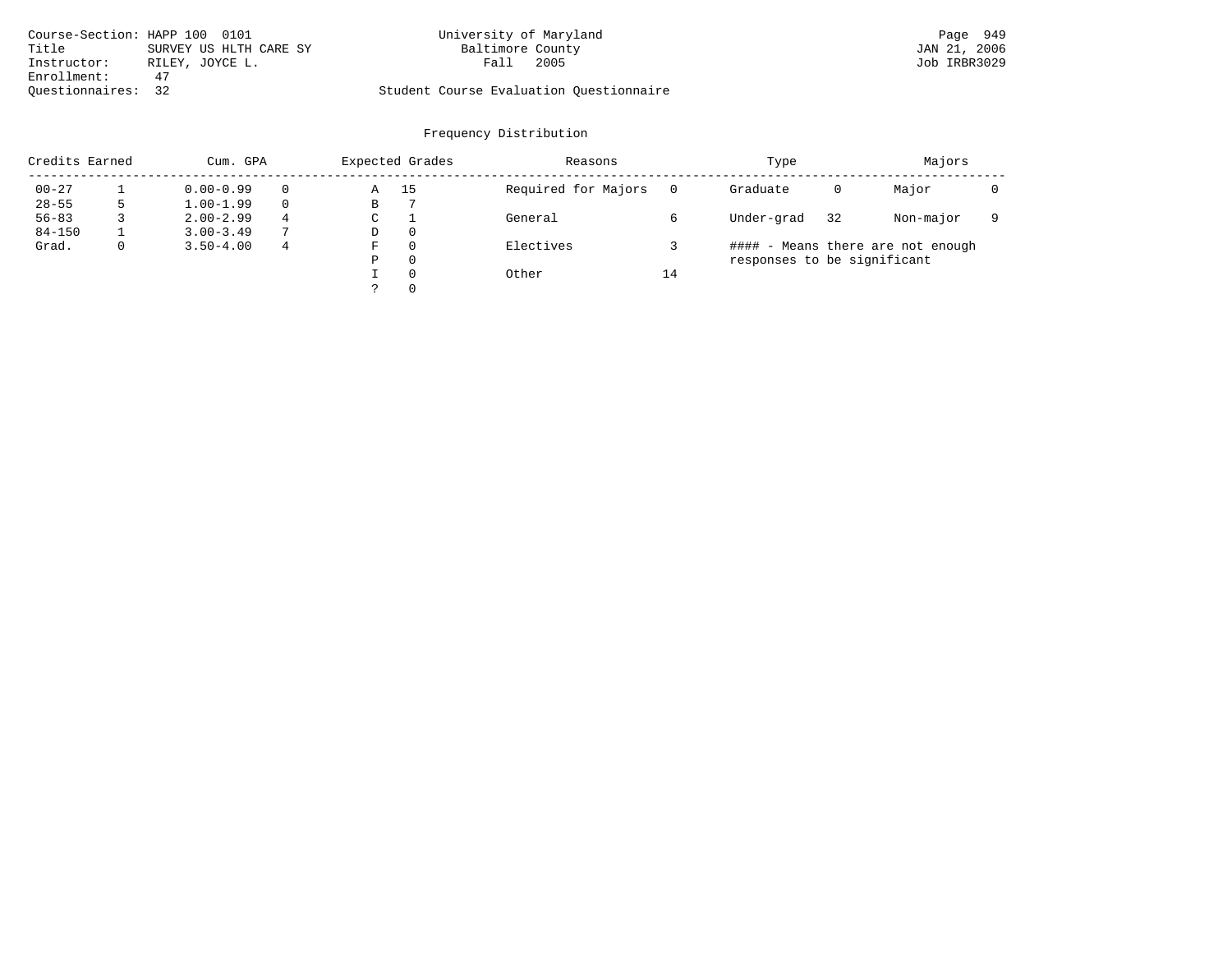## Student Course Evaluation Questionnaire

|                                                                                                                     | Frequencies<br>Instructor |                             |                         | Course Dept UMBC Level  |                   |                          |              | Sect         |                               |              |              |              |              |                        |
|---------------------------------------------------------------------------------------------------------------------|---------------------------|-----------------------------|-------------------------|-------------------------|-------------------|--------------------------|--------------|--------------|-------------------------------|--------------|--------------|--------------|--------------|------------------------|
| Questions                                                                                                           |                           | NR NA                       | $\mathbf{1}$            | 2                       | 3                 | 4                        | 5            | Mean         | Rank                          |              | Mean Mean    |              | Mean Mean    | Mean                   |
|                                                                                                                     |                           |                             |                         |                         |                   |                          |              |              |                               |              |              |              |              |                        |
| General                                                                                                             |                           |                             |                         |                         |                   |                          |              |              |                               |              |              |              |              |                        |
| 1. Did you gain new insights, skills from this course                                                               | 3                         | 0                           | $\Omega$                | $\Omega$                | 2                 | 1                        | 14           | 4.71         | 354/1674                      | 4.71         | 4.23         | 4.27         | 4.32         | 4.71                   |
| 2. Did the instructor make clear the expected goals                                                                 | 3                         | $\mathbf 0$                 | $\Omega$                | $\mathbf{1}$            | 2                 | $\mathbf{1}$             | 13           | 4.53         | 554/1674                      | 4.53         | 4.26         | 4.23         | 4.26         | 4.53                   |
| 3. Did the exam questions reflect the expected goals                                                                | 3                         | $\mathbf 0$                 | 0                       | $\Omega$                | $\overline{2}$    | 3                        | 12           | 4.59         | 482/1423                      | 4.59         | 4.36         | 4.27         | 4.36         | 4.59                   |
| 4. Did other evaluations reflect the expected goals                                                                 | 3                         | 2                           | $\mathbf 0$             | $\mathbf 0$             | 3                 | $\overline{a}$           | 10           | 4.47         | 552/1609                      | 4.47         | 4.23         | 4.22         | 4.23         | 4.47                   |
| 5. Did assigned readings contribute to what you learned                                                             | 3                         | $\mathbf 0$                 | $\mathbf{1}$            | $\mathbf{1}$            | 3                 | 2                        | 10           | 4.12         | 692/1585                      | 4.12         | 4.04         | 3.96         | 3.91         | 4.12                   |
| 6. Did written assignments contribute to what you learned                                                           | $\overline{3}$            | $\overline{4}$              | $\mathbf 0$<br>$\Omega$ | $\mathbf 0$<br>$\Omega$ | 2                 | 3                        | 8            | 4.46         | 427/1535                      | 4.46         | 4.08         | 4.08         | 4.03         | 4.46                   |
| 7. Was the grading system clearly explained                                                                         | 3<br>$\overline{3}$       | $\mathbf{1}$<br>$\mathbf 0$ | $\mathbf 0$             | $\mathbf{0}$            | 2<br>$\mathbf{0}$ | $\Omega$<br>$\mathbf{1}$ | 14           | 4.75         | 231/1651                      | 4.75         | 4.20         | 4.18         | 4.20         | 4.75                   |
| 8. How many times was class cancelled<br>9. How would you grade the overall teaching effectiveness                  | 5                         | $\Omega$                    | $\mathbf{1}$            | $\Omega$                | $\mathbf{1}$      | $\overline{2}$           | 16<br>11     | 4.94<br>4.47 | 424/1673<br>437/1656          | 4.94<br>4.47 | 4.65<br>4.06 | 4.69<br>4.07 | 4.67<br>4.10 | 4.94<br>4.47           |
|                                                                                                                     |                           |                             |                         |                         |                   |                          |              |              |                               |              |              |              |              |                        |
| Lecture                                                                                                             |                           |                             |                         |                         |                   |                          |              |              |                               |              |              |              |              |                        |
| 1. Were the instructor's lectures well prepared                                                                     | 4                         | $\mathbf 0$                 | $\mathbf 0$             | 1                       | 1                 | 4                        | 10           | 4.44         | 960/1586                      | 4.44         | 4.43         | 4.43         | 4.48         | 4.44                   |
| 2. Did the instructor seem interested in the subject                                                                | $\overline{4}$            | $\mathbf 0$                 | $\mathbf 0$             | $\mathbf{0}$            | $\mathbf{1}$      | 0                        | 15           | 4.88         | 640/1585                      | 4.88         | 4.72         | 4.69         | 4.76         | 4.88                   |
| 3. Was lecture material presented and explained clearly                                                             | 4                         | 0                           | 0                       | $\mathbf 0$             | 2                 | 2                        | 12           | 4.63         | 496/1582                      | 4.63         | 4.30         | 4.26         | 4.35         | 4.63                   |
| 4. Did the lectures contribute to what you learned                                                                  | 4                         | $\mathbf 0$                 | 0                       | 0                       | 1                 | 2                        | 13           | 4.75         | 359/1575                      | 4.75         | 4.32         | 4.27         | 4.39         | 4.75                   |
| 5. Did audiovisual techniques enhance your understanding                                                            | $\overline{4}$            | $\mathbf{1}$                | $\Omega$                | $\Omega$                | 3                 | $\overline{2}$           | 10           | 4.47         | 333/1380                      | 4.47         | 3.94         | 3.94         | 4.03         | 4.47                   |
|                                                                                                                     |                           |                             |                         |                         |                   |                          |              |              |                               |              |              |              |              |                        |
| Discussion                                                                                                          |                           |                             |                         |                         |                   |                          |              |              |                               |              |              |              |              |                        |
| 1. Did class discussions contribute to what you learned                                                             | 8                         | $\mathbf 0$                 | 0                       | $\mathbf{0}$            | 1                 | 0                        | 11           | 4.83         | 173/1520                      | 4.83         | 4.14         | 4.01         | 4.03         | 4.83                   |
| 2. Were all students actively encouraged to participate                                                             | 8                         | $\mathbf 0$                 | $\mathbf 0$             | $\mathbf 0$             | $\mathbf{1}$      | $\mathbf 0$              | 11           | 4.83         | 289/1515                      | 4.83         | 4.37         | 4.24         | 4.28         | 4.83                   |
| 3. Did the instructor encourage fair and open discussion                                                            | 8                         | 0                           | $\mathbf 0$             | 0                       | $\mathbf{1}$      | $\Omega$                 | 11           | 4.83         | 323/1511                      | 4.83         | 4.37         | 4.27         | 4.28         | 4.83                   |
| 4. Were special techniques successful                                                                               | 8                         | 5                           | $\Omega$                | $\Omega$                | $\mathbf{1}$      | $\Omega$                 | 6            | 4.71         | 131/ 994                      | 4.71         | 3.97         | 3.94         | 3.98         | 4.71                   |
|                                                                                                                     |                           |                             |                         |                         |                   |                          |              |              |                               |              |              |              |              |                        |
| Laboratory                                                                                                          |                           |                             |                         |                         |                   |                          |              |              |                               |              |              |              |              |                        |
| 1. Did the lab increase understanding of the material                                                               | 19                        | 0                           | 0                       | 0                       | 0                 | $\Omega$                 | $\mathbf{1}$ |              | $5.00$ ****/ 265              |              | 4.06         | 4.23         | 4.34         | ****                   |
| 2. Were you provided with adequate background information                                                           | 19                        | $\mathbf 0$                 | $\mathbf 0$             | $\mathbf 0$             | $\mathbf 0$       | $\mathbf 0$              | 1            |              | $5.00$ ****/ 278              | ****         | 4.21         | 4.19         | 4.36         | ****                   |
| 3. Were necessary materials available for lab activities                                                            | 19                        | $\mathbf 0$                 | $\mathbf 0$             | $\mathbf 0$             | $\mathbf 0$       | $\mathbf 0$              | 1            |              | $5.00$ ****/ 260              | $***$ * * *  | 4.43         | 4.46         | 4.51         | $***$                  |
| 4. Did the lab instructor provide assistance                                                                        | 19                        | $\mathbf 0$                 | $\mathbf 0$             | $\mathbf{0}$            | $\mathbf{0}$      | $\Omega$                 | $\mathbf{1}$ |              | $5.00$ ****/ 259              | ****         | 4.21         | 4.33         | 4.42         | $***$ * * *            |
| 5. Were requirements for lab reports clearly specified                                                              | 19                        | $\Omega$                    | $\Omega$                | $\Omega$                | $\Omega$          | $\Omega$                 | $\mathbf{1}$ |              | $5.00$ ****/ 233              | $***$ * * *  | 4.36         | 4.20         | 4.48         | ****                   |
|                                                                                                                     |                           |                             |                         |                         |                   |                          |              |              |                               |              |              |              |              |                        |
| Seminar                                                                                                             |                           |                             | 0                       | $\mathsf 0$             | $\Omega$          | $\Omega$                 |              |              |                               | ****         |              |              |              | ****                   |
| 1. Were assigned topics relevant to the announced theme<br>2. Was the instructor available for individual attention | 19<br>19                  | 0<br>0                      | 0                       | $\mathsf 0$             | $\mathbf 0$       | 0                        | 1            | 5.00         | $5.00$ ****/ 103<br>$***/101$ | ****         | 4.39<br>4.33 | 4.41<br>4.48 | 4.07<br>4.45 | ****                   |
| 3. Did research projects contribute to what you learned                                                             | 19                        | $\mathbf 0$                 | $\mathbf 0$             | $\mathsf 0$             | $\mathbf 0$       | 0                        | 1            |              | 95<br>$5.00$ ****/            | $***$ * * *  | 4.15         | 4.31         | 4.33         | ****                   |
| 4. Did presentations contribute to what you learned                                                                 | 19                        | $\mathbf 0$                 | $\mathbf 0$             | $\mathbf 0$             | 0                 | $\Omega$                 | 1            | 5.00         | $***/$<br>99                  | $***$ * *    | 4.36         | 4.39         | 4.22         | $\star\star\star\star$ |
| 5. Were criteria for grading made clear                                                                             | 19                        | $\mathbf 0$                 | $\Omega$                | $\Omega$                | $\Omega$          | $\Omega$                 | $\mathbf{1}$ |              | $5.00$ ****/<br>97            | ****         | 3.76         | 4.14         | 4.63         | ****                   |
|                                                                                                                     |                           |                             |                         |                         |                   |                          |              |              |                               |              |              |              |              |                        |
| Field Work                                                                                                          |                           |                             |                         |                         |                   |                          |              |              |                               |              |              |              |              |                        |
| 1. Did field experience contribute to what you learned                                                              | 19                        | $\Omega$                    | $\Omega$                | $\Omega$                | $\Omega$          | $\Omega$                 | $\mathbf{1}$ |              | $5.00$ ****/<br>76            | ****         | 3.36         | 3.98         | 3.97         | ****                   |
| 2. Did you clearly understand your evaluation criteria                                                              | 19                        | $\mathbf 0$                 | $\mathbf 0$             | $\mathbf 0$             | $\mathbf 0$       | $\mathbf 0$              | 1            | 5.00         | 77<br>$***$ /                 | ****         | 3.65         | 3.93         | 4.20         | $***$                  |
| 3. Was the instructor available for consultation                                                                    | 19                        | $\mathbf 0$                 | $\mathbf 0$             | 0                       | 0                 | $\mathbf 0$              | 1            | 5.00         | $***/$<br>53                  | ****         | 4.19         | 4.45         | 4.50         | ****                   |
| 4. To what degree could you discuss your evaluations                                                                | 19                        | $\mathbf 0$                 | $\mathbf 0$             | $\mathbf{0}$            | $\mathbf 0$       | $\Omega$                 | 1            |              | $5.00$ ****/<br>48            | $***$ * * *  | 3.86         | 4.12         | 4.50         | $***$                  |
| 5. Did conferences help you carry out field activities                                                              | 19                        | $\Omega$                    | $\Omega$                | $\Omega$                | $\Omega$          | $\Omega$                 | $\mathbf{1}$ | 5.00         | 49<br>$* * * * /$             | $***$ * * *  | 3.74         | 4.27         | 4.82         | $***$                  |
|                                                                                                                     |                           |                             |                         |                         |                   |                          |              |              |                               |              |              |              |              |                        |
| Self Paced                                                                                                          |                           |                             |                         |                         |                   |                          |              |              |                               |              |              |              |              |                        |
| 1. Did self-paced system contribute to what you learned                                                             | 19                        | 0                           | 0                       | $\mathsf 0$             | $\Omega$          | $\Omega$                 | $\mathbf{1}$ |              | 61<br>$5.00$ ****/            | ****         | 4.03         | 4.09         | 4.23         | $***$ * * *            |
| 2. Did study questions make clear the expected goal                                                                 | 19                        | $\mathbf 0$                 | $\mathbf 0$             | $\mathbf 0$             | $\mathbf 0$       | $\mathbf 0$              | 1            | 5.00         | $***/$<br>52                  | $***$ * *    | 4.21         | 4.26         | 4.53         | ****                   |
| 3. Were your contacts with the instructor helpful                                                                   | 19                        | $\mathbf 0$                 | $\mathbf 0$             | $\mathbf 0$             | 0                 | $\Omega$                 | 1            | 5.00         | 50<br>$***$ /                 | ****         | 4.23         | 4.44         | 4.42         | ****                   |
| 4. Was the feedback/tutoring by proctors helpful                                                                    | 19                        | $\mathbf 0$                 | $\mathbf 0$             | $\mathbf 0$             | $\mathbf 0$       | $\Omega$                 | $\mathbf{1}$ | 5.00         | $***/$<br>35                  | ****         | 4.22         | 4.36         | 4.63         | ****                   |
| 5. Were there enough proctors for all the students                                                                  | 19                        | $\mathbf 0$                 | $\Omega$                | $\Omega$                | $\Omega$          |                          | $\mathbf{1}$ |              | $5.00$ ****/<br>31            | $***$ * * *  | 4.25         | 4.34         | 4.50         | ****                   |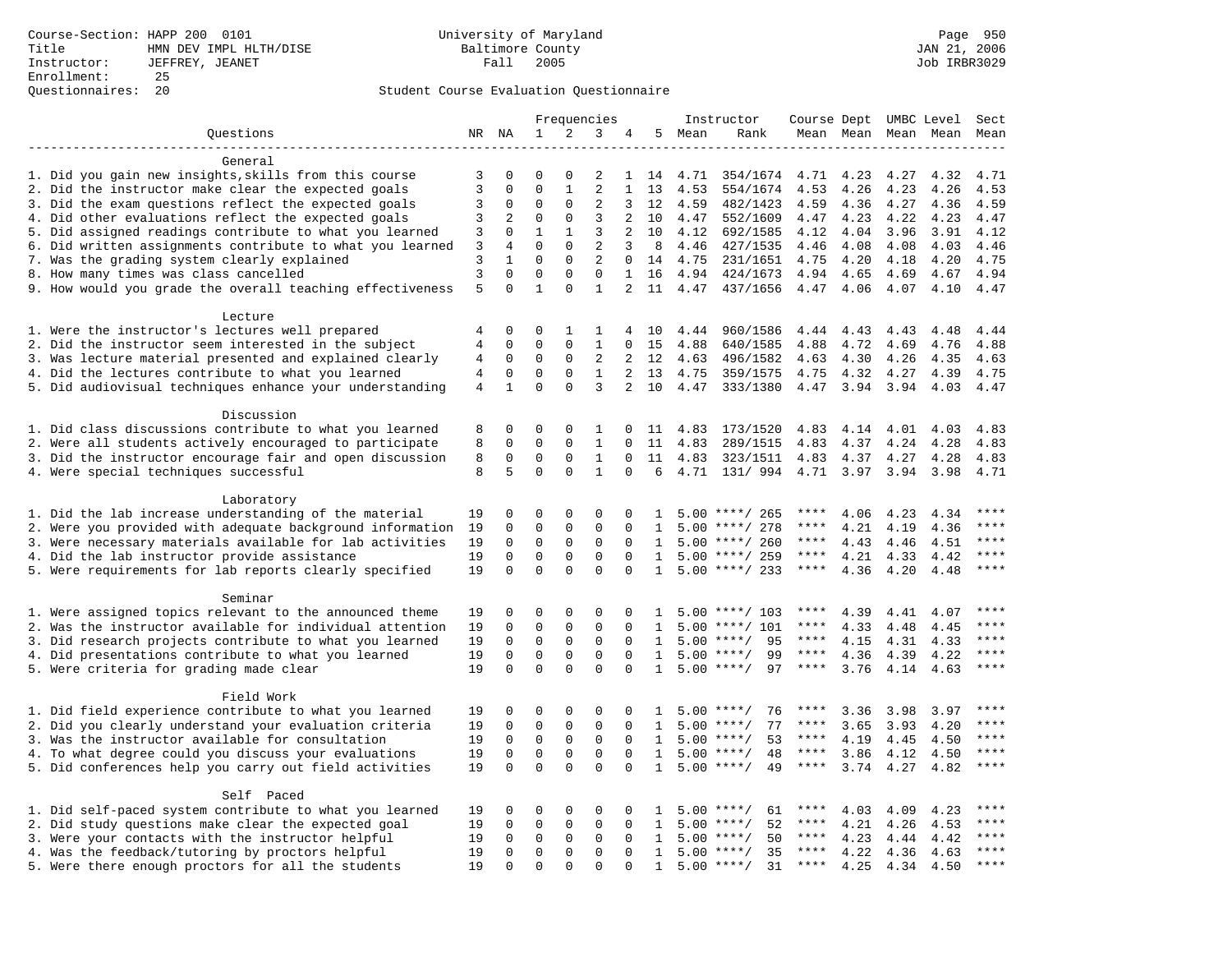| Course-Section: HAPP 200 0101 |                        | University of Maryland                  | Page 950     |
|-------------------------------|------------------------|-----------------------------------------|--------------|
| Title                         | HMN DEV IMPL HLTH/DISE | Baltimore County                        | JAN 21, 2006 |
| Instructor:                   | JEFFREY, JEANET        | 2005<br>Fall                            | Job IRBR3029 |
| Enrollment:                   | 25                     |                                         |              |
| Ouestionnaires: 20            |                        | Student Course Evaluation Questionnaire |              |

| Credits Earned |             | Cum. GPA      |   |   | Expected Grades | Reasons             | Type                        | Majors |                                   |     |
|----------------|-------------|---------------|---|---|-----------------|---------------------|-----------------------------|--------|-----------------------------------|-----|
| $00 - 27$      |             | $0.00 - 0.99$ |   | Α | 10              | Required for Majors | Graduate                    | 0      | Major                             |     |
| $28 - 55$      | 2           | $1.00 - 1.99$ |   | В | 4               |                     |                             |        |                                   |     |
| $56 - 83$      | 4           | $2.00 - 2.99$ | 2 | C |                 | General             | Under-grad                  | 20     | Non-major                         | -11 |
| $84 - 150$     |             | $3.00 - 3.49$ | 4 | D | $\Omega$        |                     |                             |        |                                   |     |
| Grad.          | $\mathbf 0$ | $3.50 - 4.00$ |   | F | $\Omega$        | Electives           |                             |        | #### - Means there are not enough |     |
|                |             |               |   | Ρ | $\Omega$        |                     | responses to be significant |        |                                   |     |
|                |             |               |   |   | $\Omega$        | Other               |                             |        |                                   |     |
|                |             |               |   |   | $\Omega$        |                     |                             |        |                                   |     |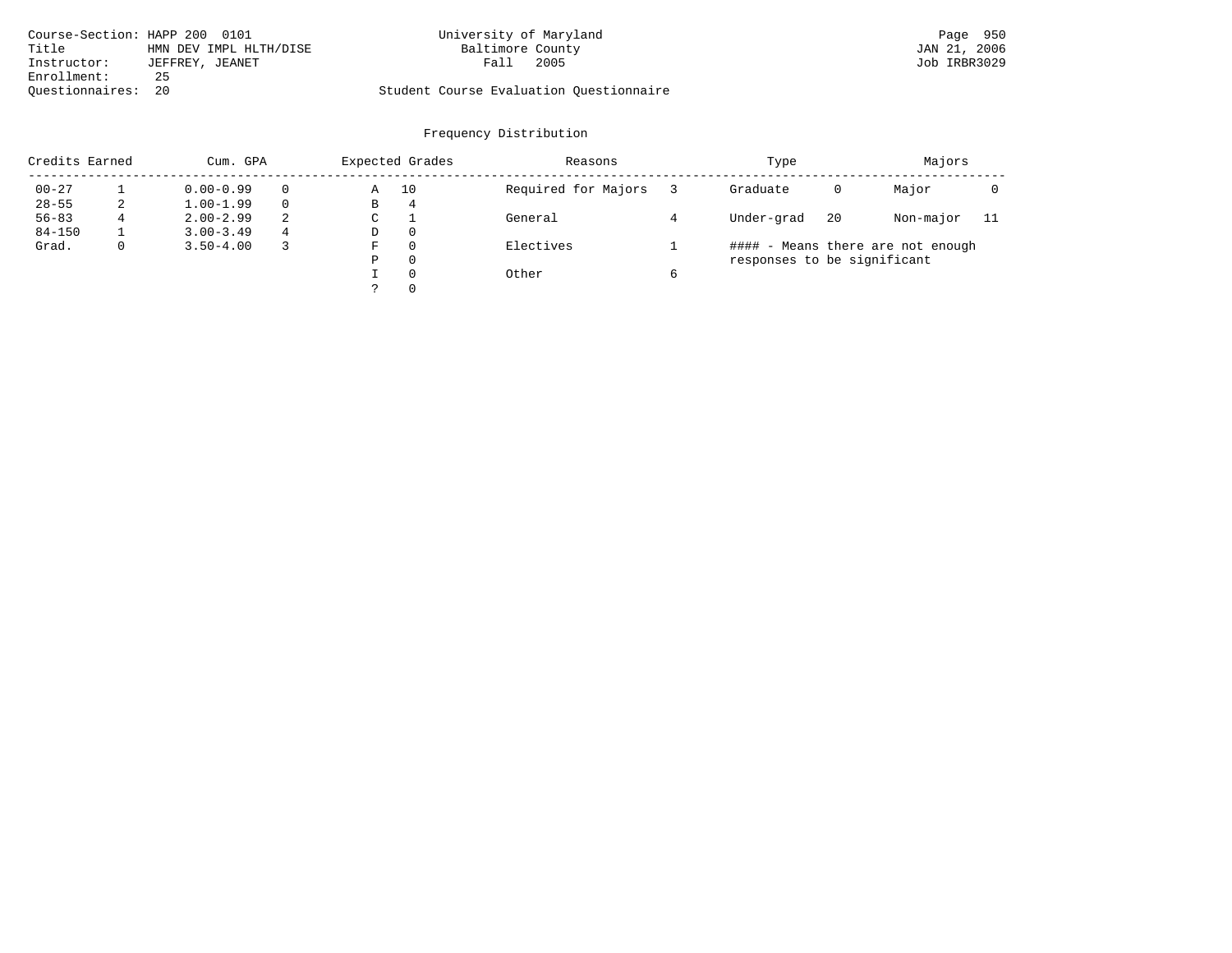## Student Course Evaluation Questionnaire

|                                                                                                                      | Frequencies |                             | Instructor                 | Course Dept UMBC Level      |                             |               |                              | Sect         |                                      |              |              |              |              |              |
|----------------------------------------------------------------------------------------------------------------------|-------------|-----------------------------|----------------------------|-----------------------------|-----------------------------|---------------|------------------------------|--------------|--------------------------------------|--------------|--------------|--------------|--------------|--------------|
| Questions                                                                                                            |             | NR NA                       | $\mathbf 1$                | 2                           | 3                           | 4             |                              | 5 Mean       | Rank                                 |              | Mean Mean    |              | Mean Mean    | Mean         |
|                                                                                                                      |             |                             |                            |                             |                             |               |                              |              |                                      |              |              |              |              |              |
| General                                                                                                              |             |                             |                            |                             |                             |               |                              |              |                                      |              |              |              |              |              |
| 1. Did you gain new insights, skills from this course                                                                | 1           | 0                           | $\Omega$                   | $\Omega$                    | 1                           | 1             | 18                           | 4.85         | 195/1674                             | 4.85         | 4.23         | 4.27         | 4.42         | 4.85         |
| 2. Did the instructor make clear the expected goals                                                                  | 2           | $\mathbf 0$                 | $\Omega$                   | $\Omega$                    | $\mathbf{1}$                | $\Omega$      | 18                           | 4.89         | 145/1674                             | 4.89         | 4.26         | 4.23         | 4.31         | 4.89         |
| 3. Did the exam questions reflect the expected goals                                                                 | 1           | 0<br>$\Omega$               | $\Omega$<br>$\Omega$       | $\Omega$<br>$\Omega$        | 1                           | 2             | 17                           | 4.80         | 203/1423                             | 4.80         | 4.36         | 4.27         | 4.34         | 4.80         |
| 4. Did other evaluations reflect the expected goals                                                                  | 3           |                             |                            | $\mathbf{0}$                | $\mathbf{1}$                | 3             | 14                           | 4.72         | 252/1609                             | 4.72         | 4.23         | 4.22         | 4.30         | 4.72         |
| 5. Did assigned readings contribute to what you learned<br>6. Did written assignments contribute to what you learned | 3<br>$\,4$  | $\mathbf 0$<br>$\mathbf{1}$ | $\mathsf 0$<br>$\mathbf 0$ | $\mathbf{0}$                | $\mathbf{1}$<br>$\mathbf 0$ | 4<br>6        | 13<br>10                     | 4.67<br>4.63 | 224/1585                             | 4.67<br>4.63 | 4.04<br>4.08 | 3.96<br>4.08 | 4.01<br>4.18 | 4.67<br>4.63 |
| 7. Was the grading system clearly explained                                                                          | 3           | $\Omega$                    | $\Omega$                   | $\mathbf 0$                 | $\mathbf 0$                 | 2             | 16                           |              | 268/1535<br>4.89 127/1651            | 4.89         | 4.20         | 4.18         | 4.23         | 4.89         |
| 8. How many times was class cancelled                                                                                | 3           | $\mathbf 0$                 | $\mathbf 0$                | $\mathbf{0}$                | $\mathbf 0$                 | 5             | 13                           |              | 4.72 1001/1673                       | 4.72         | 4.65         | 4.69         | 4.67         | 4.72         |
| 9. How would you grade the overall teaching effectiveness                                                            | 6           | $\Omega$                    | $\Omega$                   | $\Omega$                    | $\mathbf{1}$                | $\Omega$      | 14                           |              | 4.87 123/1656                        | 4.87         | 4.06         | 4.07         | 4.19         | 4.87         |
|                                                                                                                      |             |                             |                            |                             |                             |               |                              |              |                                      |              |              |              |              |              |
| Lecture                                                                                                              |             |                             |                            |                             |                             |               |                              |              |                                      |              |              |              |              |              |
| 1. Were the instructor's lectures well prepared                                                                      | 2           | $\mathbf 0$                 | $\mathbf 0$                | $\mathbf{0}$                | $\mathbf 0$                 |               | 1 18                         | 4.95         | 128/1586                             | 4.95         | 4.43         | 4.43         | 4.46         | 4.95         |
| 2. Did the instructor seem interested in the subject                                                                 | 3           | $\mathbf 0$                 | $\mathbf 0$                | $\mathbf{0}$                | $\mathbf 0$                 | 1             | 17                           | 4.94         | 340/1585                             | 4.94         | 4.72         | 4.69         | 4.76         | 4.94         |
| 3. Was lecture material presented and explained clearly                                                              | 3           | 0                           | 0                          | 0                           | 0                           | 0             | 18                           | 5.00         | 1/1582                               | 5.00         | 4.30         | 4.26         | 4.31         | 5.00         |
| 4. Did the lectures contribute to what you learned                                                                   | 3           | 0                           | 0                          | $\mathbf 0$                 | 0                           | $\Omega$      | 18                           | 5.00         | 1/1575                               | 5.00         | 4.32         | 4.27         | 4.35         | 5.00         |
| 5. Did audiovisual techniques enhance your understanding                                                             | 3           | $\Omega$                    | $\Omega$                   | $\Omega$                    | $\Omega$                    | 2             | 16                           | 4.89         | 86/1380                              | 4.89         | 3.94         | 3.94         | 4.04         | 4.89         |
|                                                                                                                      |             |                             |                            |                             |                             |               |                              |              |                                      |              |              |              |              |              |
| Discussion                                                                                                           |             |                             |                            |                             |                             |               |                              |              |                                      |              |              |              |              |              |
| 1. Did class discussions contribute to what you learned                                                              | 7           | 0                           | 0                          | $\mathbf 0$                 | 0                           | 3             | 11                           | 4.79         | 206/1520                             | 4.79         | 4.14         | 4.01         | 4.18         | 4.79         |
| 2. Were all students actively encouraged to participate                                                              | 7           | $\mathbf 0$                 | $\mathbf 0$                | $\mathbf{0}$                | $\mathbf 0$                 | 3             | 11                           | 4.79         | 348/1515                             | 4.79         | 4.37         | 4.24         | 4.40         | 4.79         |
| 3. Did the instructor encourage fair and open discussion                                                             | 7           | 0                           | 0                          | 0                           | 1                           | 2             | 11                           | 4.71         | 458/1511                             | 4.71         | 4.37         | 4.27         | 4.45         | 4.71         |
| 4. Were special techniques successful                                                                                | 7           | 7                           | $\Omega$                   | $\Omega$                    | $\mathbf{1}$                | $\mathbf{1}$  | 5                            | 4.57         | 178/ 994                             | 4.57         | 3.97         | 3.94         | 4.19         | 4.57         |
|                                                                                                                      |             |                             |                            |                             |                             |               |                              |              |                                      |              |              |              |              |              |
| Laboratory                                                                                                           |             |                             |                            |                             |                             |               |                              |              |                                      |              |              |              |              | ****         |
| 1. Did the lab increase understanding of the material                                                                | 18          | 1                           | 0                          | 0                           | 0                           | 1             | $\mathbf{1}$                 |              | $4.50$ ****/ 265                     | ****<br>**** | 4.06         | 4.23         | 4.53         | ****         |
| 2. Were you provided with adequate background information                                                            | 20          | 0<br>$\mathbf 0$            | $\mathbf 0$                | $\mathsf 0$                 | $\mathbf 0$<br>$\mathbf 0$  | $\mathbf 0$   | 1                            |              | $5.00$ ****/ 278                     | $***$ * * *  | 4.21         | 4.19         | 4.21         | $***$        |
| 3. Were necessary materials available for lab activities                                                             | 20<br>20    | $\mathbf 0$                 | $\mathbf 0$<br>$\mathbf 0$ | $\mathbf 0$<br>$\mathbf{0}$ | $\mathbf 0$                 | 0<br>$\Omega$ | $\mathbf{1}$<br>$\mathbf{1}$ |              | $5.00$ ****/ 260<br>$5.00$ ****/ 259 | ****         | 4.43<br>4.21 | 4.46         | 4.24         | $***$ * * *  |
| 4. Did the lab instructor provide assistance<br>5. Were requirements for lab reports clearly specified               | 20          | $\Omega$                    | $\mathbf 0$                | $\Omega$                    | $\Omega$                    | $\Omega$      | $\mathbf{1}$                 |              | $5.00$ ****/ 233                     | $***$ * * *  | 4.36         | 4.33<br>4.20 | 4.31<br>4.10 | $***$        |
|                                                                                                                      |             |                             |                            |                             |                             |               |                              |              |                                      |              |              |              |              |              |
| Seminar                                                                                                              |             |                             |                            |                             |                             |               |                              |              |                                      |              |              |              |              |              |
| 1. Were assigned topics relevant to the announced theme                                                              | 17          | 1                           | $\mathsf 0$                | $\mathsf 0$                 | $\Omega$                    | $\Omega$      | 3                            |              | $5.00$ ****/ 103                     | ****         | 4.39         | 4.41         | 4.42         | ****         |
| 2. Was the instructor available for individual attention                                                             | 18          | 0                           | $\mathbf 0$                | $\mathsf 0$                 | $\mathbf 0$                 | 0             | 3                            | 5.00         | ****/ 101                            | ****         | 4.33         | 4.48         | 4.65         | ****         |
| 3. Did research projects contribute to what you learned                                                              | 19          | $\mathbf 0$                 | $\mathsf 0$                | 0                           | $\mathbf 0$                 | $\mathbf 0$   | 2                            |              | $5.00$ ****/<br>95                   | $***$ * * *  | 4.15         | 4.31         | 4.60         | ****         |
| 4. Did presentations contribute to what you learned                                                                  | 19          | $\mathbf 0$                 | $\mathbf 0$                | 0                           | 0                           | $\Omega$      | 2                            | 5.00         | $***/$<br>99                         | $***$ * * *  | 4.36         | 4.39         | 4.57         | $***$        |
| 5. Were criteria for grading made clear                                                                              | 18          | $\Omega$                    | $\Omega$                   | $\Omega$                    | $\Omega$                    | $\Omega$      | 3                            |              | $5.00$ ****/<br>97                   | ****         | 3.76         | 4.14         | 4.46         | ****         |
|                                                                                                                      |             |                             |                            |                             |                             |               |                              |              |                                      |              |              |              |              |              |
| Field Work                                                                                                           |             |                             |                            |                             |                             |               |                              |              |                                      |              |              |              |              |              |
| 1. Did field experience contribute to what you learned                                                               | 18          | $\Omega$                    | 0                          | $\Omega$                    | $\Omega$                    | $\Omega$      | 3                            |              | $5.00$ ****/<br>76                   | ****         | 3.36         | 3.98         | 4.86         | ****         |
| 2. Did you clearly understand your evaluation criteria                                                               | 19          | $\mathbf 0$                 | $\mathsf 0$                | $\mathbf 0$                 | $\mathbf 0$                 | $\mathbf 0$   | 2                            | 5.00         | 77<br>$***/$                         | ****         | 3.65         | 3.93         | 4.24         | $***$ * * *  |
| 3. Was the instructor available for consultation                                                                     | 18          | 0                           | 0                          | 0                           | 1                           | $\mathbf 0$   | 2                            |              | $4.33$ ****/<br>53                   | ****         | 4.19         | 4.45         | 4.86         | ****         |
| 4. To what degree could you discuss your evaluations                                                                 | 19          | $\mathbf 0$                 | $\mathbf 0$                | $\mathbf{0}$                | $\mathbf{1}$                | $\Omega$      | 1                            |              | $4.00$ ****/<br>48                   | $***$ * * *  | 3.86         | 4.12         | 4.13         | $***$        |
| 5. Did conferences help you carry out field activities                                                               | 20          | $\Omega$                    | $\Omega$                   | $\Omega$                    | $\Omega$                    | $\Omega$      | $\mathbf{1}$                 | 5.00         | 49<br>$***$ /                        | $***$ * * *  | 3.74         | 4.27         | 4.48         | $***$        |
|                                                                                                                      |             |                             |                            |                             |                             |               |                              |              |                                      |              |              |              |              |              |
| Self Paced                                                                                                           | 19          | 0                           | 0                          | $\Omega$                    | $\Omega$                    | $\Omega$      | 2                            |              | 61<br>$5.00$ ****/                   | ****         | 4.03         |              | 5.00         | $***$ * * *  |
| 1. Did self-paced system contribute to what you learned<br>2. Did study questions make clear the expected goal       | 20          | $\mathbf 0$                 | $\mathbf 0$                | $\mathsf{O}$                | $\mathbf 0$                 | $\mathbf 0$   | 1                            |              | $5.00$ ****/<br>52                   | $***$ * * *  | 4.21         | 4.09<br>4.26 | 5.00         | $***$ * * *  |
| 3. Were your contacts with the instructor helpful                                                                    | 19          | 0                           | 0                          | 0                           | 0                           | $\Omega$      | 2                            | 5.00         | 50<br>$***$ /                        | ****         | 4.23         | 4.44         | 5.00         | ****         |
| 4. Was the feedback/tutoring by proctors helpful                                                                     | 20          | 0                           | $\mathbf 0$                | $\mathbf{0}$                | $\mathbf 0$                 | $\Omega$      | $\mathbf{1}$                 | 5.00         | $***/$<br>35                         | ****         | 4.22         | 4.36         | 5.00         | ****         |
| 5. Were there enough proctors for all the students                                                                   | 20          | $\Omega$                    | $\Omega$                   | $\Omega$                    | $\Omega$                    | $\Omega$      | $\mathbf{1}$                 |              | $5.00$ ****/<br>31                   | $***$ * * *  | 4.25         | 4.34         | 5.00         | ****         |
|                                                                                                                      |             |                             |                            |                             |                             |               |                              |              |                                      |              |              |              |              |              |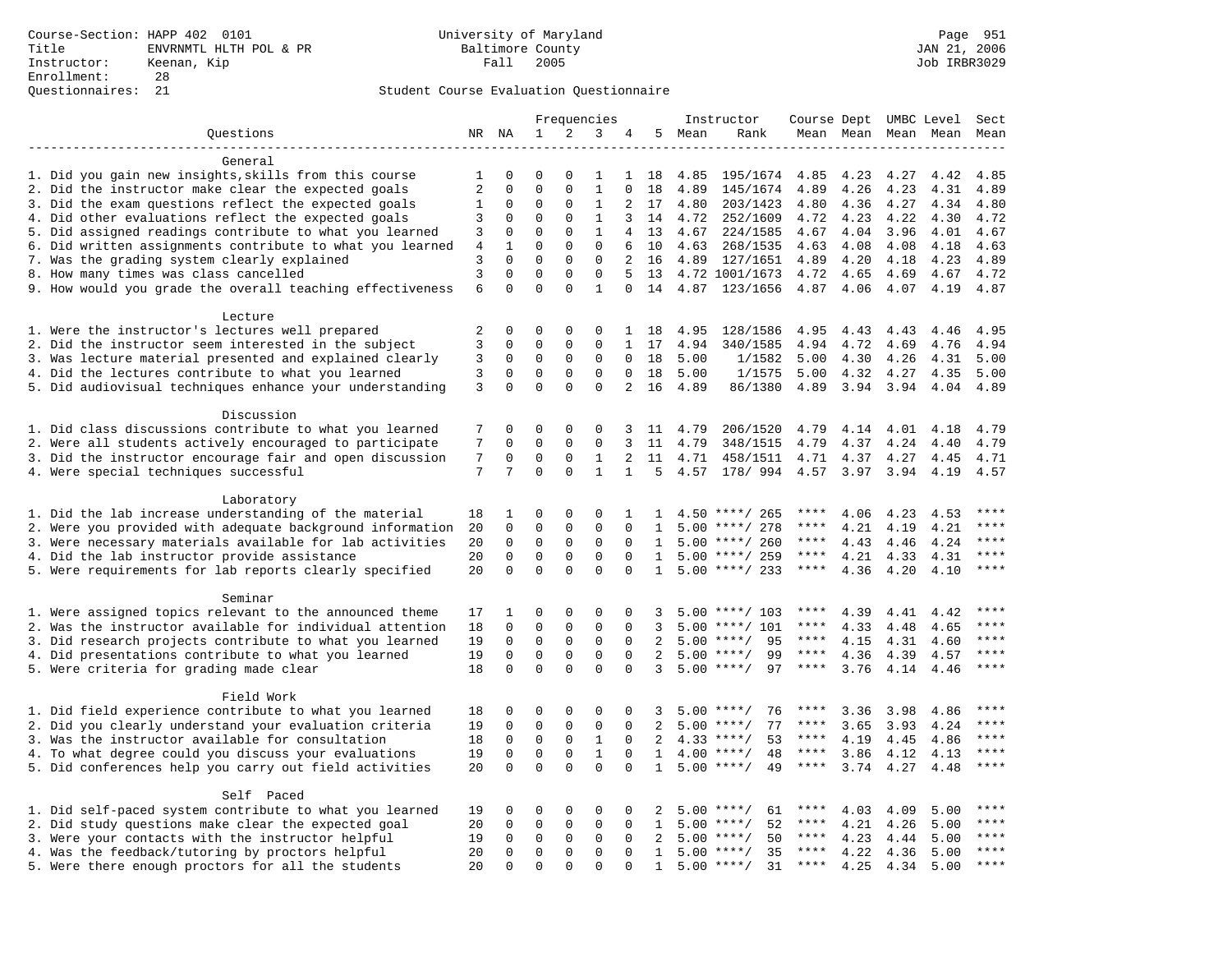|                    | Course-Section: HAPP 402 0101 | University of Maryland                  | Page 951     |
|--------------------|-------------------------------|-----------------------------------------|--------------|
| Title              | ENVRNMTL HLTH POL & PR        | Baltimore County                        | JAN 21, 2006 |
| Instructor:        | Keenan, Kip                   | 2005<br>Fall                            | Job IRBR3029 |
| Enrollment:        | 28                            |                                         |              |
| Ouestionnaires: 21 |                               | Student Course Evaluation Ouestionnaire |              |

| Credits Earned |   | Cum. GPA      |   |             | Expected Grades | Reasons             |    | Type                        | Majors |                                   |  |
|----------------|---|---------------|---|-------------|-----------------|---------------------|----|-----------------------------|--------|-----------------------------------|--|
| $00 - 27$      | 0 | $0.00 - 0.99$ |   | Α           | 13              | Required for Majors |    | Graduate                    | 0      | Major                             |  |
| $28 - 55$      | 0 | $1.00 - 1.99$ |   | В           | 6               |                     |    |                             |        |                                   |  |
| $56 - 83$      | 2 | $2.00 - 2.99$ | 4 | $\sim$<br>◡ | 0               | General             |    | Under-grad                  | 21     | Non-major                         |  |
| $84 - 150$     | 8 | $3.00 - 3.49$ | 4 | D           | 0               |                     |    |                             |        |                                   |  |
| Grad.          | 0 | $3.50 - 4.00$ |   | F           |                 | Electives           |    |                             |        | #### - Means there are not enough |  |
|                |   |               |   | Ρ           | 0               |                     |    | responses to be significant |        |                                   |  |
|                |   |               |   |             | $\Omega$        | Other               | 14 |                             |        |                                   |  |
|                |   |               |   | っ           | 0               |                     |    |                             |        |                                   |  |